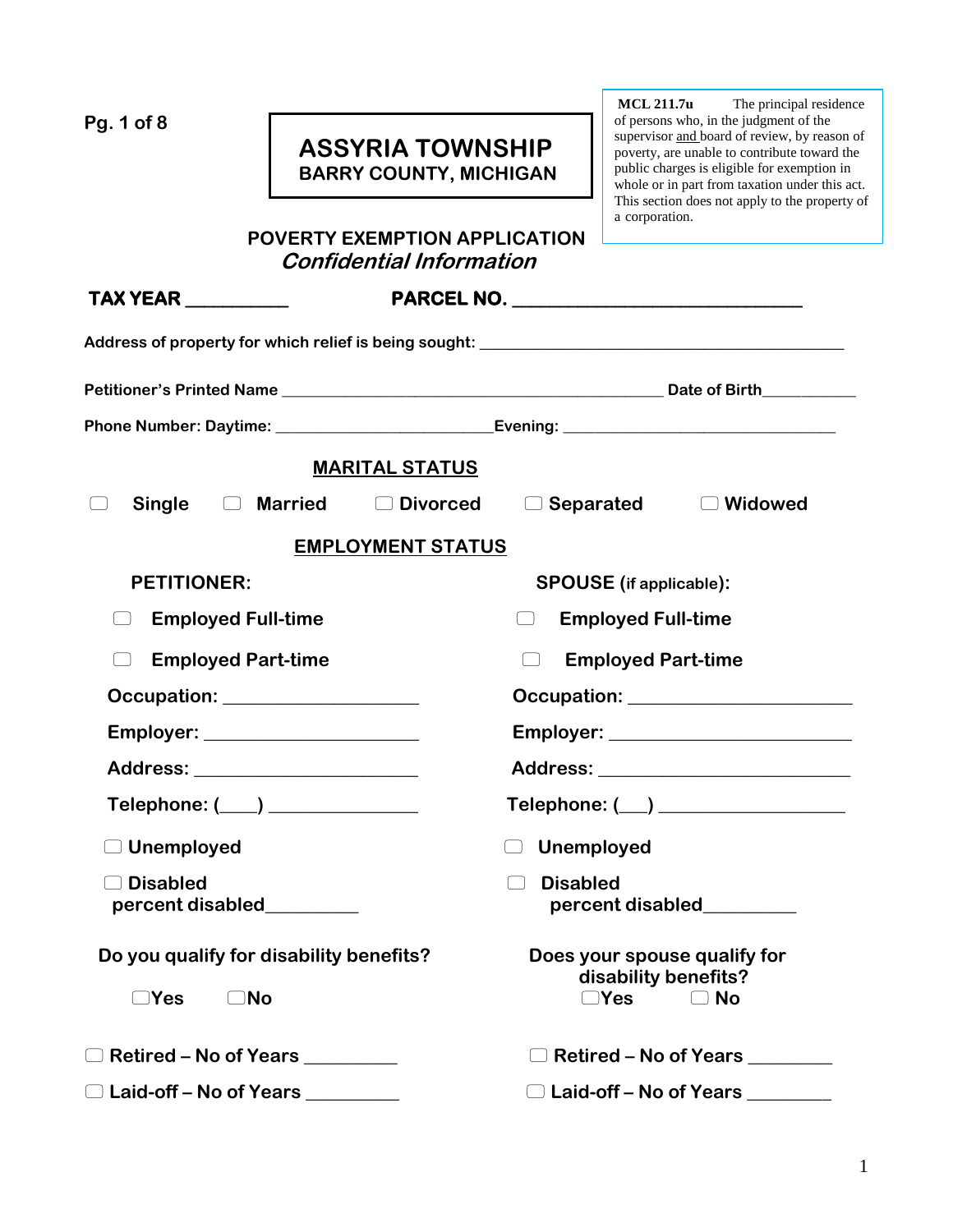**Describe any extenuating circumstances that may affect employment:** 

# **PROPERTY INFORMATION A. Purchase Date: Amount Paid: \_\_\_\_\_\_\_\_\_\_\_\_\_ B. Mortgage/Land Contract Balance: \_\_\_\_\_\_\_\_\_\_\_\_\_\_\_\_\_\_\_\_\_\_\_\_ C. Monthly Payment: Does this payment include taxes? Yes No D. Are your property taxes paid up to date? Yes No E** Did you apply for a poverty exemption last year?  $\Box$  Yes  $\Box$  No **F. Do you anticipate selling this homestead property in the next year?**  $\Box$  **Yes**  $\Box$  **No RESIDENT STATUS**

**Please list all people currently living in the house for which a tax exemption is being sought.** 

|                  | <b>Name</b> | Age | Relationship                                                                                                          | <b>Annual Income</b> |
|------------------|-------------|-----|-----------------------------------------------------------------------------------------------------------------------|----------------------|
| 1                |             |     |                                                                                                                       |                      |
| $\overline{2}$   |             |     | <u> 1989 - Johann Stoff, deutscher Stoff, der Stoff, der Stoff, der Stoff, der Stoff, der Stoff, der Stoff, der S</u> |                      |
| 3                |             |     |                                                                                                                       |                      |
| $\boldsymbol{4}$ |             |     | and the contract of the contract of the contract of the contract of the contract of the contract of the contract of   |                      |
| $5\phantom{1}$   |             |     |                                                                                                                       |                      |
| 6                |             |     |                                                                                                                       |                      |

## **TOTAL INCOME OF RESIDENTS: \$\_\_\_\_\_\_\_\_\_\_\_\_\_\_**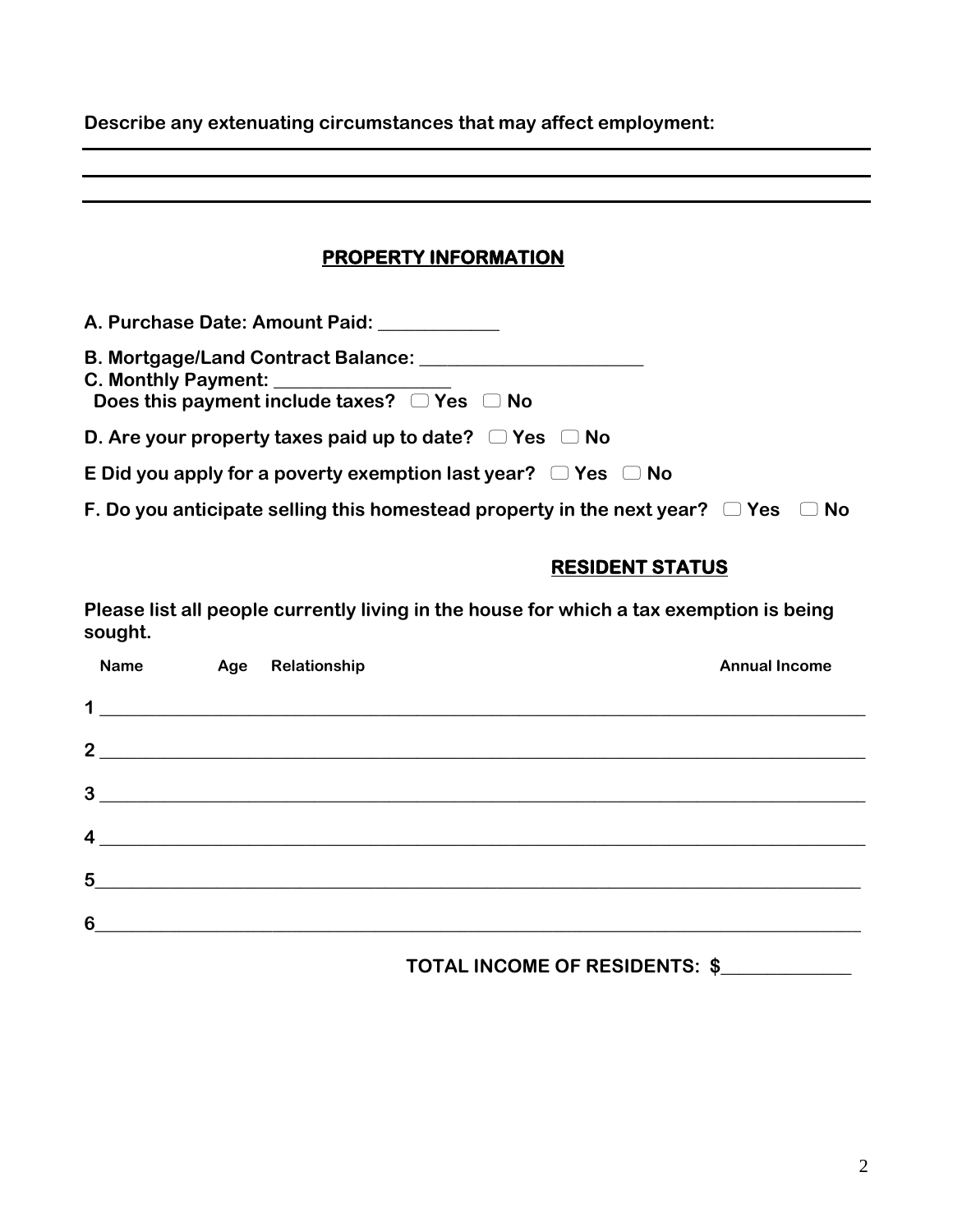#### **PERSONAL INCOME**

**Please list all sources of your personal income. Please indicate the amount from each source on an annual basis.** 

# **ANNUALLY**

| Wages, salaries, tips, sick, strike and sub-pay, etc. \$                          |  |  |  |
|-----------------------------------------------------------------------------------|--|--|--|
| All interest and dividend income (including non-taxable interest) \$              |  |  |  |
| Net rent, business or royalty income \$                                           |  |  |  |
| Retirement pension and annuity benefits \$                                        |  |  |  |
| Net farm income \$                                                                |  |  |  |
| Net capital gains \$                                                              |  |  |  |
| Alimony ( <i>if applicable</i> ): \$                                              |  |  |  |
| Social Security, SSI or railroad retirement benefits \$                           |  |  |  |
| Child support, WIC\$                                                              |  |  |  |
| Unemployment compensation and TRA benefits \$                                     |  |  |  |
| Workers' compensation, veterans' disability payments \$                           |  |  |  |
| ADC and GA benefits \$                                                            |  |  |  |
| All other public assistance payments \$ ________Describe ________________________ |  |  |  |
| Other Non-taxable income \$                                                       |  |  |  |
| Does anyone contribute to your support? $\Box$ No $\Box$ Yes-Amount \$            |  |  |  |
| TOTAL ANNUAL INCOME: \$                                                           |  |  |  |

**SSI Supplemental Security Income.<br>WIC Special Supplemental Nutrition** 

**WIC Special Supplemental Nutrition Program for Women, Infants, and Children** 

**Temporary Rental Assistance** 

**ADC Aid to Dependent Children**

**GA General Assistance or General Relief (GA/GR) Program is designed to provide relief and support to indigent adults who are not supported by their own means, other public funds, or assistance programs..**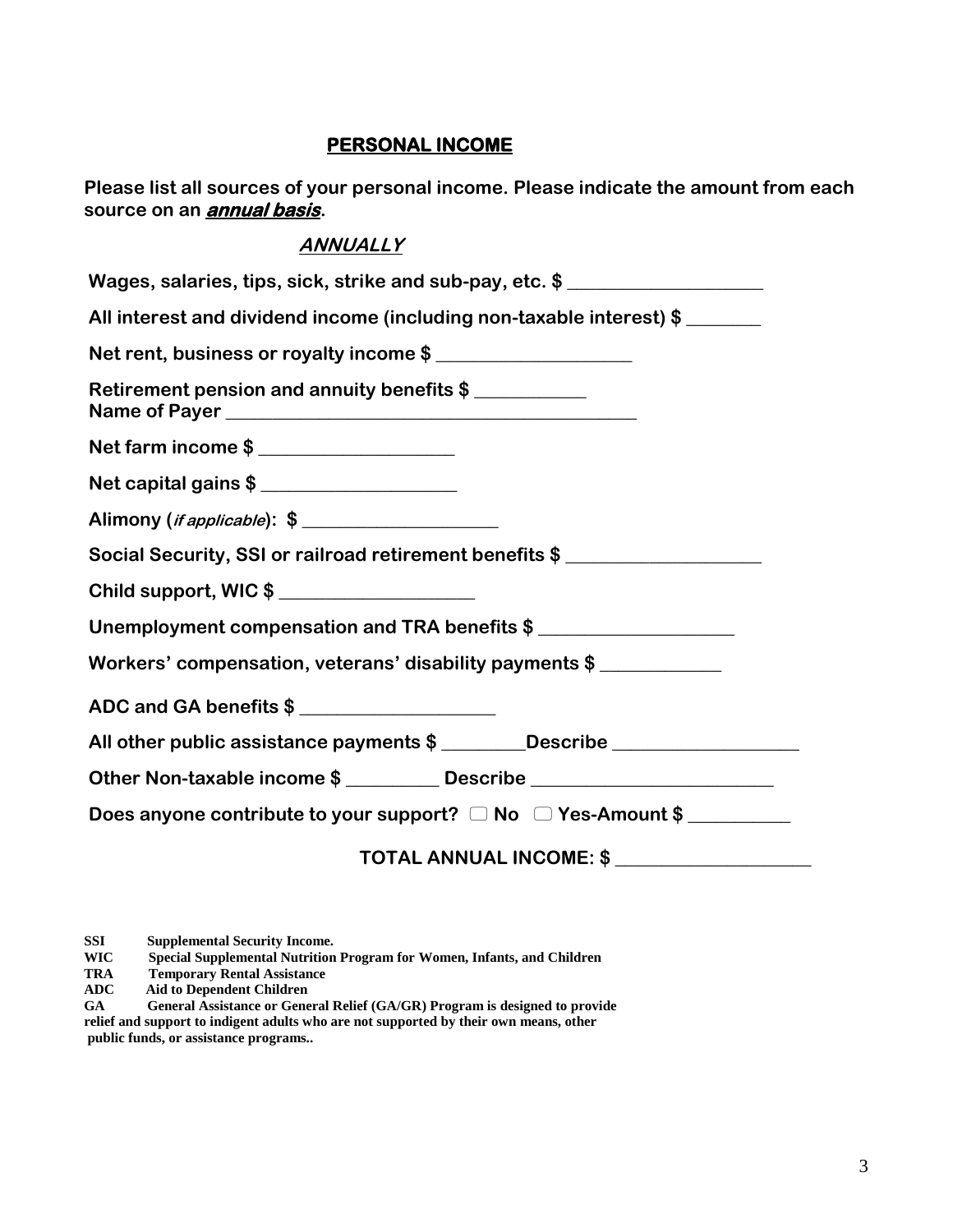#### **ASSET INFORMATION**

**What are your assets as of the end of the month preceding the filing of this appeal, in addition to the real estate noted previously?** 

| Cash \$                                                                                                                                              |
|------------------------------------------------------------------------------------------------------------------------------------------------------|
| Savings Accounts/Certificates & Money Markets\$                                                                                                      |
| Checking Accounts \$                                                                                                                                 |
| Stocks/Bonds/Treasury Bills \$                                                                                                                       |
| Investments $\frac{1}{2}$                                                                                                                            |
| Personal property held as an investment (i.e. gems, jewelry, coin collection,<br>antiques cars etc.) $\qquad \qquad$ $\qquad \qquad$ $\qquad \qquad$ |
| Any other assets \$                                                                                                                                  |

### **Cars, Trucks, Boats, Trailers, Recreational Vehicles etc.**

|    | <b>Make</b>                                                                                                            |                                                                                                                          |  | Model Year Value Balance Owed |  |
|----|------------------------------------------------------------------------------------------------------------------------|--------------------------------------------------------------------------------------------------------------------------|--|-------------------------------|--|
| #1 | <u> 1990 - Johann John Harry Harry Harry Harry Harry Harry Harry Harry Harry Harry Harry Harry Harry Harry Harry H</u> |                                                                                                                          |  |                               |  |
| #2 |                                                                                                                        |                                                                                                                          |  |                               |  |
| #3 |                                                                                                                        | <u> 1990 - Jan James James Barbara, político e</u> statunidade en la contrada de la contrada de la contrada de la contra |  |                               |  |
| #4 |                                                                                                                        |                                                                                                                          |  |                               |  |
| #5 |                                                                                                                        |                                                                                                                          |  |                               |  |

 **TOTAL VALUE OF ASSETS: \_\_\_\_\_\_\_\_\_\_\_\_**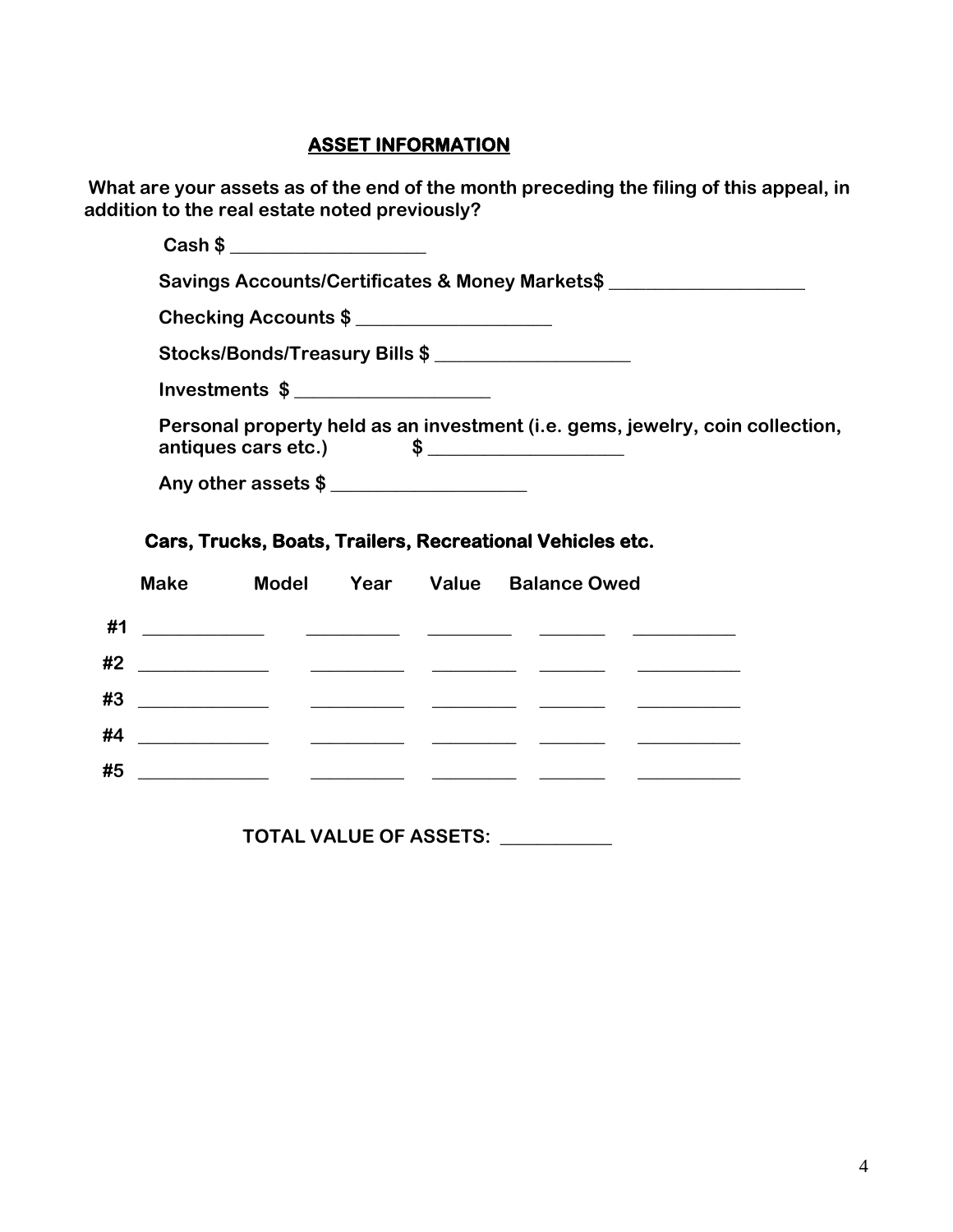# **DEBT**

**Do you have loans, land contracts, or other debt outstanding? (attach additional sheet if necessary)** 

| Current Balance Amount \$ | Monthly Payment \$                                                               |
|---------------------------|----------------------------------------------------------------------------------|
|                           |                                                                                  |
|                           |                                                                                  |
| Current Balance Amount \$ | Monthly Payment \$                                                               |
|                           | <b>AVERAGE MONTHLY EXPENSES</b>                                                  |
|                           | Rent/House Payment (Principal & Interest) \$                                     |
|                           |                                                                                  |
|                           |                                                                                  |
|                           | Taxes (Principal Residence) \$ __________ Taxes on other property \$ ___________ |
|                           |                                                                                  |
|                           | UTILITIES AND OTHER MONTHLY COSTS                                                |
| Auto Gas/Oil \$           | Home Heating \$                                                                  |
| Electricity \$            | Telephone \$ ____________                                                        |
| Child Care \$             |                                                                                  |
| Credit Cards \$           | Medical \$                                                                       |
| Cable/Dish \$             | Newspaper \$                                                                     |
| Waste Mgmt. \$            | Live Stock Feed \$                                                               |
|                           |                                                                                  |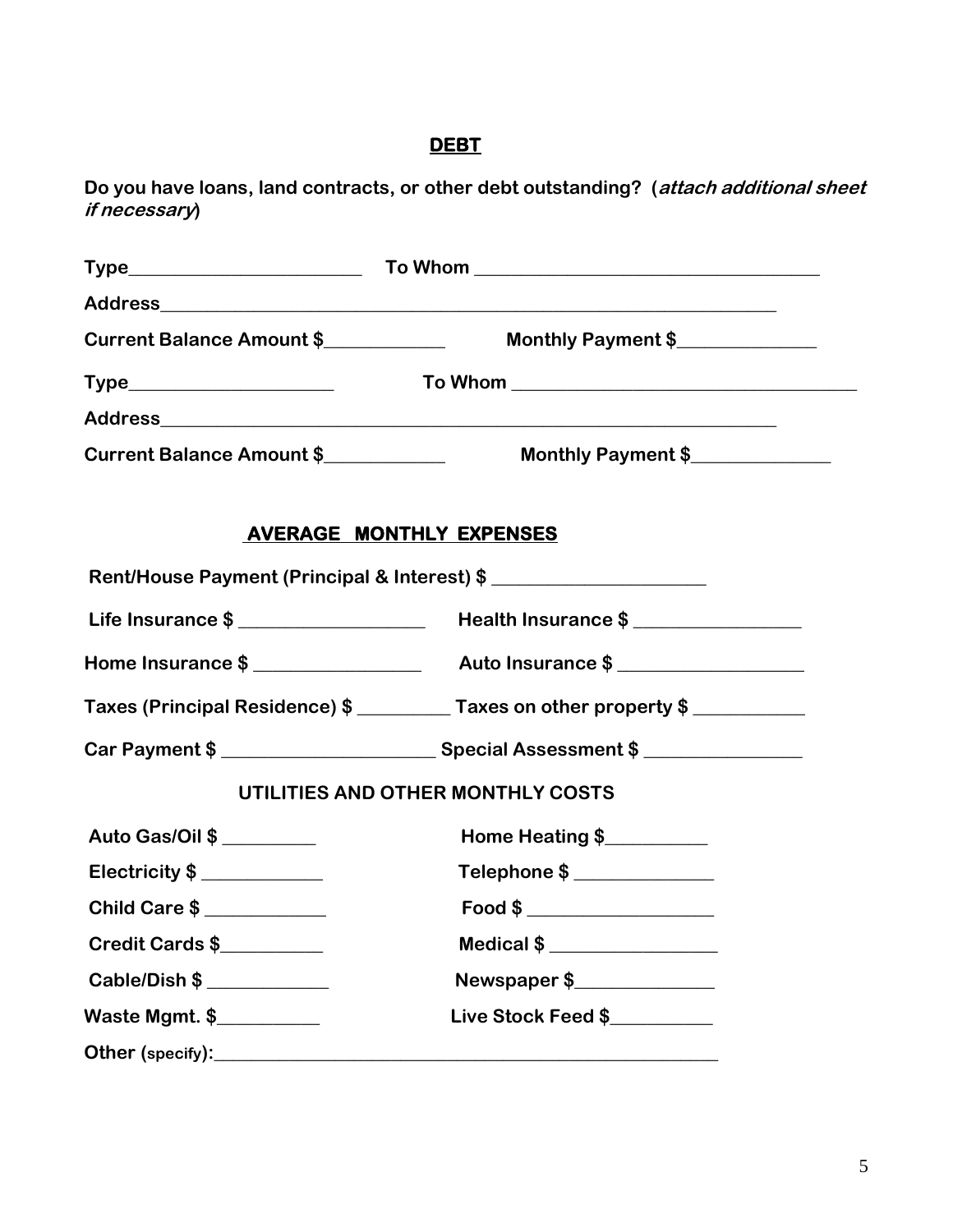| Do you have any major or unusual expenses? | $\Box$ Yes | $\Box$ No |
|--------------------------------------------|------------|-----------|
| If yes, please explain:                    |            |           |
|                                            |            |           |

**\_\_\_\_\_\_\_\_\_\_\_\_\_\_\_\_\_\_\_\_\_\_\_\_\_\_\_\_\_\_\_\_\_\_\_\_\_\_\_\_\_\_\_\_\_\_\_\_\_\_\_\_\_\_\_\_\_\_\_\_\_\_\_\_\_\_\_\_\_\_\_\_\_\_\_\_\_\_\_\_\_\_\_** 

**\_\_\_\_\_\_\_\_\_\_\_\_\_\_\_\_\_\_\_\_\_\_\_\_\_\_\_\_\_\_\_\_\_\_\_\_\_\_\_\_\_\_\_\_\_\_\_\_\_\_\_\_\_\_\_\_\_\_\_\_\_\_\_\_\_\_\_\_\_\_\_\_\_\_\_\_\_\_\_\_\_\_\_** 

**(Attach additional sheet if necessary)** 

**Present this completed form, in person, to the Assyria Township March Board of Review. If you are unable to personally present this form, you may have someone represent you who must swear the oath below on your behalf.** 

| <b>AUTHORIZATION TO REPRESENT</b>                                                                                                                                      |                                        |  |  |
|------------------------------------------------------------------------------------------------------------------------------------------------------------------------|----------------------------------------|--|--|
| I authorize                                                                                                                                                            | to present this petition on my behalf. |  |  |
| swear that the statements and information made in the foregoing application are true and that I have<br>no money, income or property other than that mentioned herein. |                                        |  |  |
| <b>Petitioner's PRINTED Name</b>                                                                                                                                       | <b>Petitioner's Signature</b>          |  |  |



**WITNESSED BY THE CHAIRPERSON, BOARD OF REVIEW, ASSYRIA TOWNSHIP, BARRY COUNTY, STATE OF MICHIGAN**

**I, the undersigned, swear that the statements and information made in the foregoing application are true and that I have no money, income or property other than that mentioned herein.**

**Petitioner's PRINTED Name Petitioner's Signature** 

 **\_\_\_\_\_\_\_\_\_\_\_\_\_\_\_\_\_\_\_\_\_\_\_\_\_\_ \_\_\_\_\_\_\_\_\_\_\_\_\_\_\_\_\_\_\_\_\_\_\_\_\_\_\_\_\_\_\_\_\_\_\_\_\_\_\_\_\_\_\_\_\_**

Subscribed and sworn to me this \_\_\_\_\_\_ day of \_\_\_\_\_\_, 20\_\_\_\_\_\_\_\_\_\_\_\_\_\_\_.

**\_\_\_\_\_\_\_\_\_\_\_\_\_\_\_\_\_\_\_\_\_\_\_\_\_\_\_\_\_\_\_\_\_\_\_\_\_\_\_\_\_\_\_\_\_\_\_\_\_\_\_\_\_\_\_\_\_\_\_\_\_\_\_**

 **Board of Review Chairperson**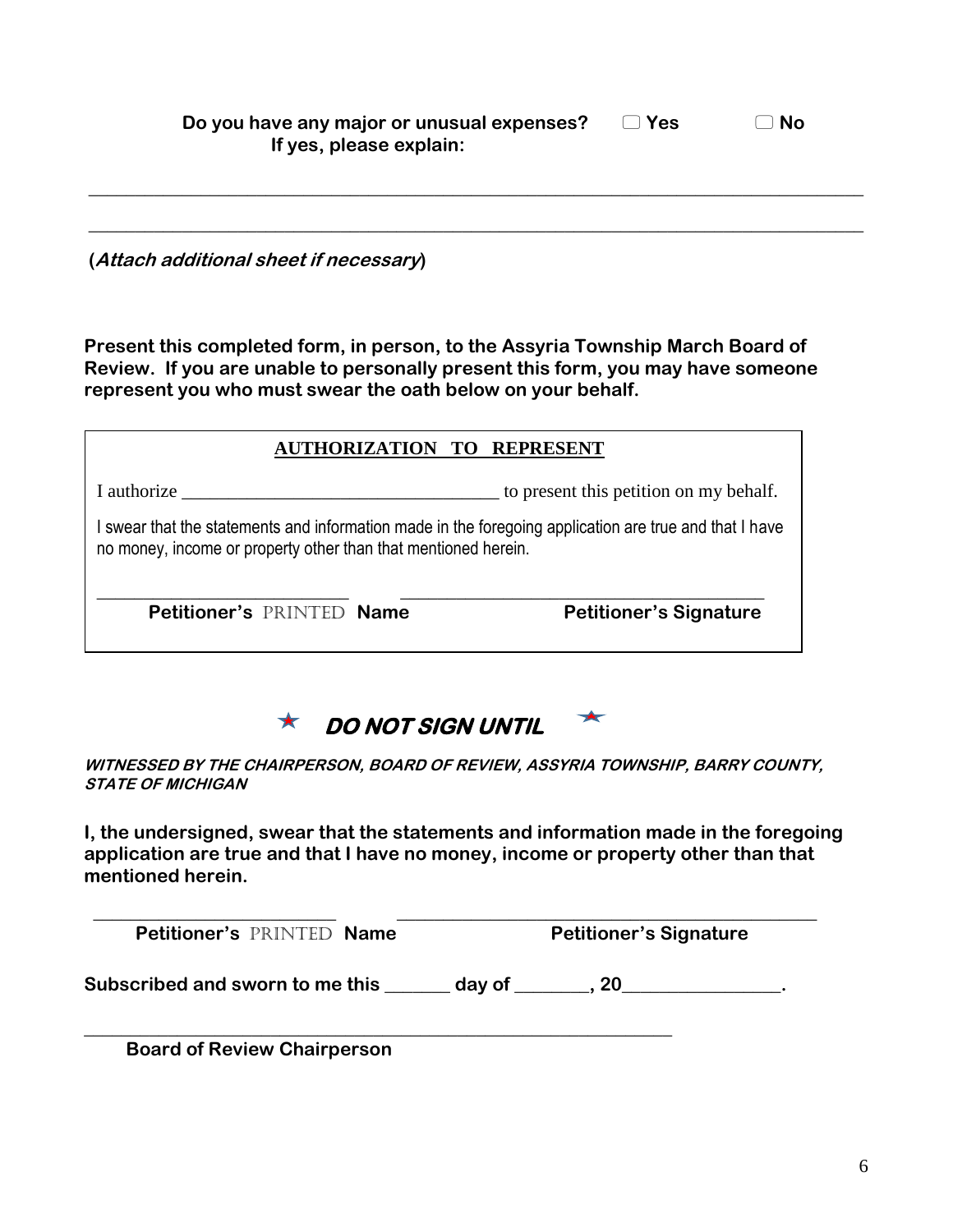| FOR BOARD OF REVIEW USE ONLY                                                                                             |             |  |  |
|--------------------------------------------------------------------------------------------------------------------------|-------------|--|--|
|                                                                                                                          |             |  |  |
|                                                                                                                          |             |  |  |
| Petitioner present: YES□ NO□ Petitioner Sworn: YES□ NO□                                                                  |             |  |  |
| <b>Disposition by Board of Review</b>                                                                                    |             |  |  |
| Petition granted in Whole.                                                                                               |             |  |  |
| Petition granted in part: Reduce tax from \$________ to \$___________.<br>$\begin{pmatrix} 1 & 1 \\ 1 & 1 \end{pmatrix}$ |             |  |  |
| <b>Petition denied.</b>                                                                                                  |             |  |  |
| <u> 1989 - Johann John Stoff, deutscher Stoffen und der Stoffen und der Stoffen und der Stoffen und der Stoffen u</u>    |             |  |  |
| Chairperson, Board of Review                                                                                             | <b>Date</b> |  |  |
| Concur and Non-concur                                                                                                    |             |  |  |
| Supervisor                                                                                                               | <b>Date</b> |  |  |